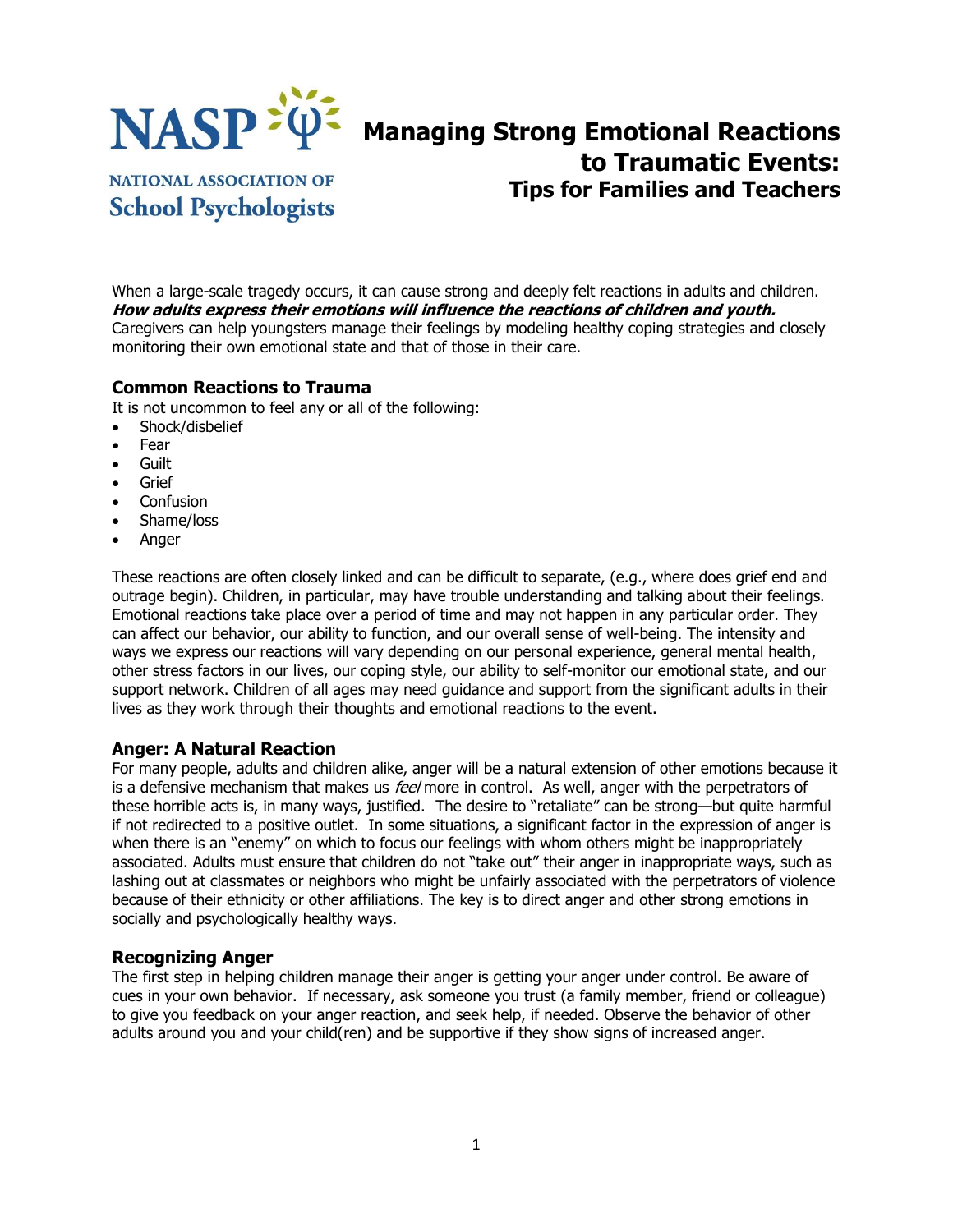# **Signs of Anger in Adults**

- Short temper/impatience
- Sleep and/or eating problems
- Restlessness and agitation
- Hitting and slamming objects, pets, or people
- Desire to inflict harm
- Verbal outbursts toward family, friends, or fellow workers
- A sense of losing control over your life
- Poor concentration or attention span
- Obsessing about the event
- Physical health affected; increase in blood pressure, dizzy, headaches, heart rate elevated, clenched jaw, knot in the stomach, and tight muscles, etc.
- You feel life should be fair, but it is not; and things are not how you want them to be
- Social media posts expressing intolerance and/or anger

# **Signs of Anger in Children**

- Behavioral outbursts, many times without an obvious cause
- Sleep problems
- Fights at school or home
- Physical attacks on others or animals
- Disobedience from otherwise well behaved child(ren)
- Child states he/she is really sad and does not know why
- Complaints of stomachaches and headaches; or vague aches and pains
- Other reactions similar to those of adults
- Social media posts expressing intolerance and/or anger

## **Dealing With Anger**

Some people have more problems than others dealing with anger. They either try to deny or ignore their feelings and keep them inside, or overreact and "blow-up." These negative coping strategies can be physically and emotionally unhealthy. Pretending we don't feel badly can have long-term effects that may eventually cause us to "lose it." Conversely, psychological research shows that acting out your anger will not relieve it, but instead will make it more intense. We can learn to control or diffuse anger by how we think about the event or people involved and by finding other ways to regain our sense of control and security. Anger can also mask other emotions, such as grief, loss, or fear. It is important to address these related emotions as a way to deal with angry feelings.

# **Controlling Your Anger**

- Admit you are angry.
- Recognize this is a common reaction to an overwhelming event. It is how you control and manage your reaction that makes the difference.
- Try to identify the related emotions that may be fueling your anger, (e.g., sorrow, fear.)
- Find appropriate outlets for these related and equally important emotions, (e.g., talk with family members or friends, seek grief counseling, get involved in activities to help victims, etc.)
- Understand that *how* you think about the event can unnecessarily contribute to anger and other strong emotions. Develop a "positive" outlook and look for what can be done to help rather than harm.
- Stop, take a deep breath, visualize something peaceful or enjoyable, and try to relax for a few minutes.
- Avoid/decrease negative ways to cope, such as misuse of alcohol or drugs.
- Find an acceptable outlet, such as exercise, getting involved with your favorite hobby, sports.
- Distract yourself from continuing to think about the event -- call a friend, participate in an enjoyable activity.
- Keep a sense of humor.
- Turn off the TV and radio; play your favorite music.
- Maintain daily routines.